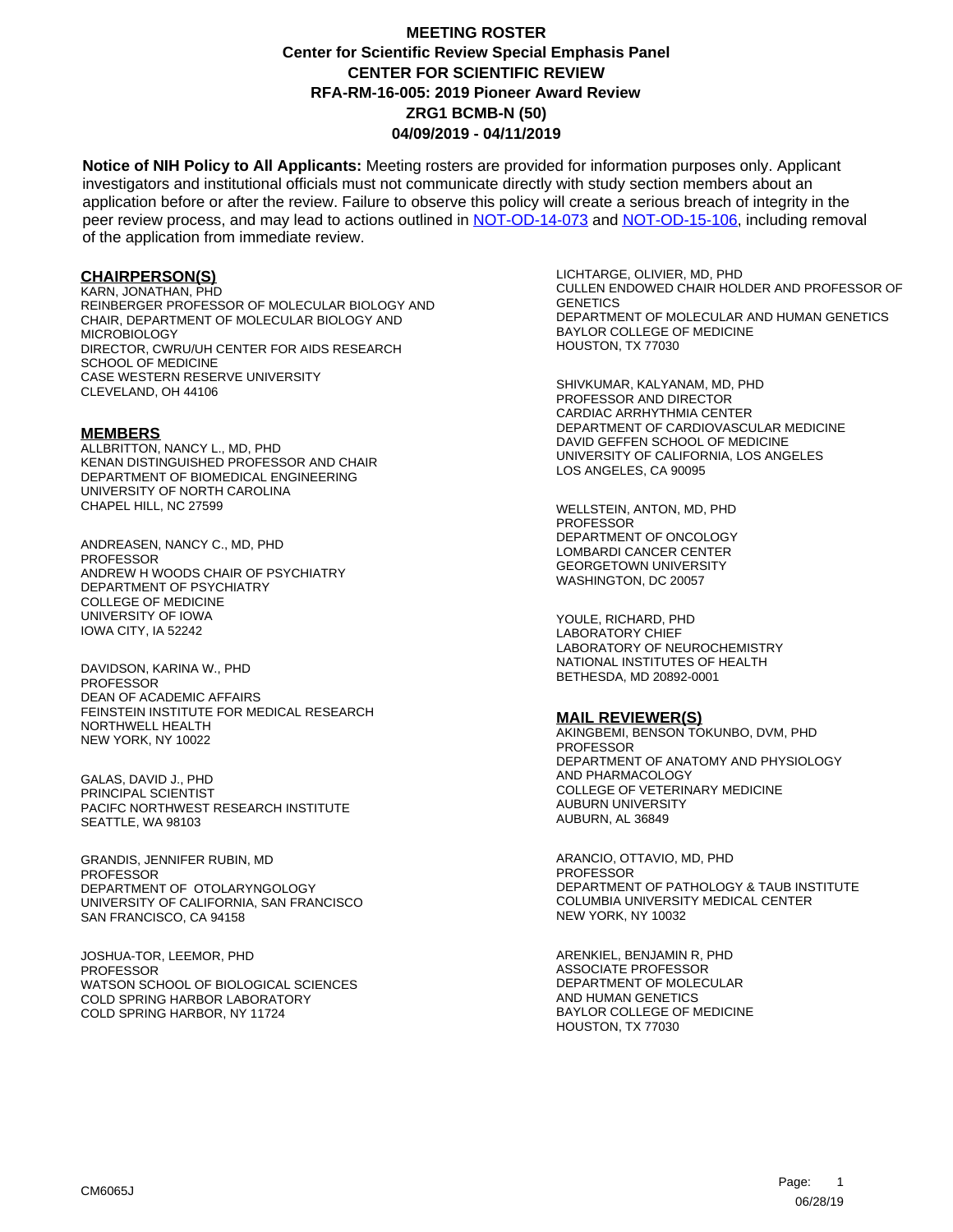**Notice of NIH Policy to All Applicants:** Meeting rosters are provided for information purposes only. Applicant investigators and institutional officials must not communicate directly with study section members about an application before or after the review. Failure to observe this policy will create a serious breach of integrity in the peer review process, and may lead to actions outlined in [NOT-OD-14-073](https://grants.nih.gov/grants/guide/notice-files/NOT-OD-14-073.html) and [NOT-OD-15-106,](https://grants.nih.gov/grants/guide/notice-files/NOT-OD-15-106.html) including removal of the application from immediate review.

ARORA, MANISH, DDS, PHD PROFESSOR AND VICE CHAIRMAN DEPARTMENT OF ENVIRONMENTAL MEDICINE AND PUBLIC HEALTH ICAHN SCHOOL OF MEDICINE AT MOUNT SINAI NEW YORK, NY 10538

BAKER, BRIAN M, PHD **PROFESSOR** DEPARTMENT OF CHEMISTRY AND BIOCHEMISTRY HARPER CANCER RESEARCH INSTITUTE UNIVERSITY OF NOTRE DAME NOTRE DAME, IN 46556

BENOS, PANAGIOTIS V, PHD PROFESSOR AND VICE CHAIR DEPARTMENT OF COMPUTATIONAL AND SYSTEMS BIOLOGY UNIVERSITY OF PITTSBURGH PITTSBURGH, PA 15260

BENTLEY, DAVID LEONARD, PHD PROFESSOR DEPARTMENT OF BIOCHEMISTRY AND MOLECULAR GENETICS UNIVERSITY OF COLORADO HEALTH SCIENCES CENTER DENVER, CO 80262

BERGMANN, ANDREAS, PHD PROFESSOR DEPARTMENT OF MOLECULAR, CELL AND CANCER BIOLOGY (MCCB) UNIVERSITY OF MASSACHUSETTS MEDICAL SCHOOL WORCESTER, MA 01605

BERNSTEIN, SANFORD I, PHD DISTINGUISHED PROFESSOR DEPARTMENT OF BIOLOGY COLLEGE OF SCIENCES SAN DIEGO STATE UNIVERSITY SAN DIEGO, CA 92182

BI, XIAONING, MD, PHD ASSOCIATE PROFESSOR COLLEGE OF OSTEOPATHIC MEDICINE OF THE PACIFIC WESTERN UNIVERSITY POMONA, CA 91766

BOGDAN, RYAN H, PHD ASSISTANT PROFESSOR PSYCHOLOGICAL & BRAIN SCIENCES WASHINGTON UNIVERSITY ST. LOUIS, MO 63130

BRINTON, ROBERTA DIAZ, PHD DIRECTOR, UA CENTER FOR INNOVATION IN BRAIN SCIENCE, UNIVERSITY OF ARIZONA HEALTH SCIENCES PROFESSOR OF PHARMACOLOGY DEPARTMENT OF PHARMACOLOGY COLLEGE OF PHARMACY UNIVERSITY OF ARIZONA TUCSON, AZ 85724

BROW, DAVID A, PHD **PROFESSOR** DEPARTMENT OF BIOMOLECULAR CHEMISTRY UNIVERSITY OF WISCONSIN MEDICAL SCHOOL MADISON, WI 53706

BRUNGER, AXEL T, PHD INVESTIGATOR, HOWARD HUGHES MEDICAL INSTITUTE PROFESSOR AND CHAIR DEPARTMENT OF MOLECULAR AND CELLULAR PHYSIOLOGY STANFORD UNIVERSITY STANFORD, CA 94305

BUTOVSKY, OLEG, PHD ASSISTANT PROFESSOR DEPARTMENT OF NEUROLOGY BRIGHAM AND WOMEN'S HOSPITAL BOSTON, MA 02115

CASACCIA, PATRIZIA, MD, PHD DIRECTOR AND PROFESSOR NEUROSCIENCE INITIATIVE, ADVANCED SCIENCE RESEARCH CENTER, CITY UNIVERSITY OF NEW YORK DEPARTMENT OF NEUROSCIENCE AND NEUROLOGY ICAHN SCHOOL OF MEDICINE AT MOUNT SINAI NEW YORK, NY 10031

CHEN, TAOSHENG, PHD FULL MEMBER DEPARTMENT OF CHEMICAL BIOLOGY AND THERAPEUTICS DIRECTOR, HIGH THROUGHPUT BIOSCIENCE ST JUDE CHILDRENS RESEARCH HOSPITAL MEMPHIS, TN 38105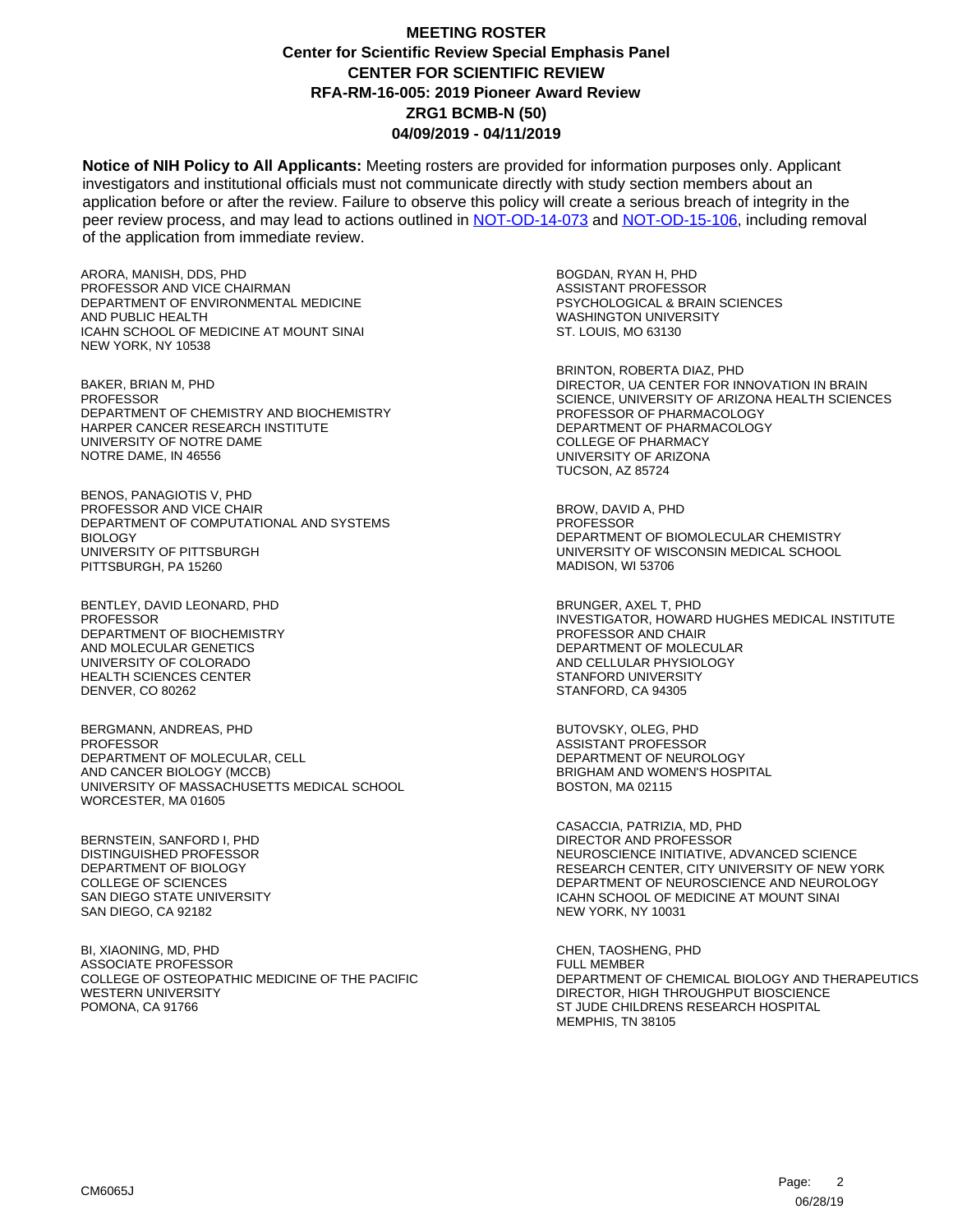**Notice of NIH Policy to All Applicants:** Meeting rosters are provided for information purposes only. Applicant investigators and institutional officials must not communicate directly with study section members about an application before or after the review. Failure to observe this policy will create a serious breach of integrity in the peer review process, and may lead to actions outlined in [NOT-OD-14-073](https://grants.nih.gov/grants/guide/notice-files/NOT-OD-14-073.html) and [NOT-OD-15-106,](https://grants.nih.gov/grants/guide/notice-files/NOT-OD-15-106.html) including removal of the application from immediate review.

CISSE, IBRAHIM, PHD ASSISTANT PROFESSOR DEPARTMENT OF PHYSICS MASSACHUSETTS INSTITUTE OF TECHNOLOGY CAMBRIDGE, MA 02139

CLARDY, JON, PHD HSIEN WU AND DAISY YEN WU PROFESSOR DEPARTMENT OF BIOLOGICAL CHEMISTRY AND MOLECULAR PHARMACOLOGY HARVARD UNIVERSITY BOSTON, MA 02115

CONNELLY, LINDA, PHD ASSISTANT PROFESSOR DEPARTMENT OF PHARMACEUTICAL SCIENCES UNIVERSITY OF HAWAII AT HILO HILO, HI 96813

COON, JOSHUA J, PHD PROFESSOR DEPARTMENT OF CHEMISTRY UNIVERSITY OF WISCONSIN, MADISON MADISON, WI 53706

COREY, DAVID R., PHD RUSTY KELLEY PROFESSOR OF MEDICAL SCIENCES DEPARTMENT OF PHARMACOLOGY AND BIOCHEMISTRY UNIVERSITY OF TEXAS SOUTHWESTERN MEDICAL CENTER DALLAS, TX 75390

COWELL, RITA MARIE, PHD FELLOW AND CHAIR OF NEUROSCIENCE DEPARTMENT OF NEUROSCIENCE DRUG DISCOVERY DIVISION UNIVERSITY OF ALABAMA BIRMINGHAM, AL 35205

CRUCHAGA, CARLOS, PHD ASSOCIATE PROFESSOR DEPARTMENT OF PSYCHIATRY WASHINGTON UNIVERSITY SCHOOL OF MEDICINE ST. LOUIS, MO 63119

CUTRONA, CAROLYN E, PHD PROFESSOR IOWA STATE UNIVERSITY DEPARTMENT OF PSYCHOLOGY AMES, IA 50010

DEBERARDINIS, RALPH J, MD, PHD ASSOCIATE PROFESSOR SOWELL FAMILY SCHOLAR IN MEDICAL RESEARCH DEPARTMENT OF GENETICS AND PEDIATRICS SOUTHWESTERN MEDICAL CENTER UNIVERSITY OF TEXAS DALLAS, TX 75390

DESHMUKH, MOHANISH P, PHD **PROFESSOR** DEPARTMENT OF CELL BIOLOGY AND PHYSIOLOGY UNIVERSITY OF NORTH CAROLINA, CHAPEL HILL CHAPEL HILL, NC 27599

DIPERSIO, JOHN F, MD, PHD VIRGINIA E. AND SAMUEL J. GOLMAN PROFESSOR CHIEF, DIVISION OF ONCOLOGY DEPUTY DIRECTOR, SITEMAN CANCER CENTER WASHINGTON UNIVERSITY SCHOOL OF MEDICINE ST. LOUIS, MO 63110-1093

DUBNO, JUDY R, PHD PROFESSOR DEPARTMENT OF OTOLARYNGOLOGY HEAD AND NECK SURGERY MEDICAL UNIVERSITY OF SOUTH CAROLINA CHARLESTON, SC 29425

DWEIK, RAED A, MBBS, MD PROFESSOR AND CHAIR RESPIRATORY INSTITUTE PULMONARY, ALLERGY, INFECTIOUS DISEASE AND CRITICAL CARE MEDICINE CLEVELAND CLINIC CLEVELAND, OH 44195

FANG, SHIYUE, PHD PROFESSOR DEPARTMENT OF CHEMISTRY MICHIGAN TECHNOLOGICAL UNIVERSITY HOUGHTON, MI 499931

FERNANDEZ HERNANDO, CARLOS, PHD ASSOCIATE PROFESSOR VASCULAR BIOLOGY AND THERAPEUTICS, INTEGRATIVE CELL SIGNALING AND NEUROBIOLOGY OF METABOLISM, DEPARTMENT OF COMPARATIVE MEDICINE AND PATHOLOGY YALE UNIVERSITY SCHOOL OF MEDICINE NEW HAVEN, CT 06510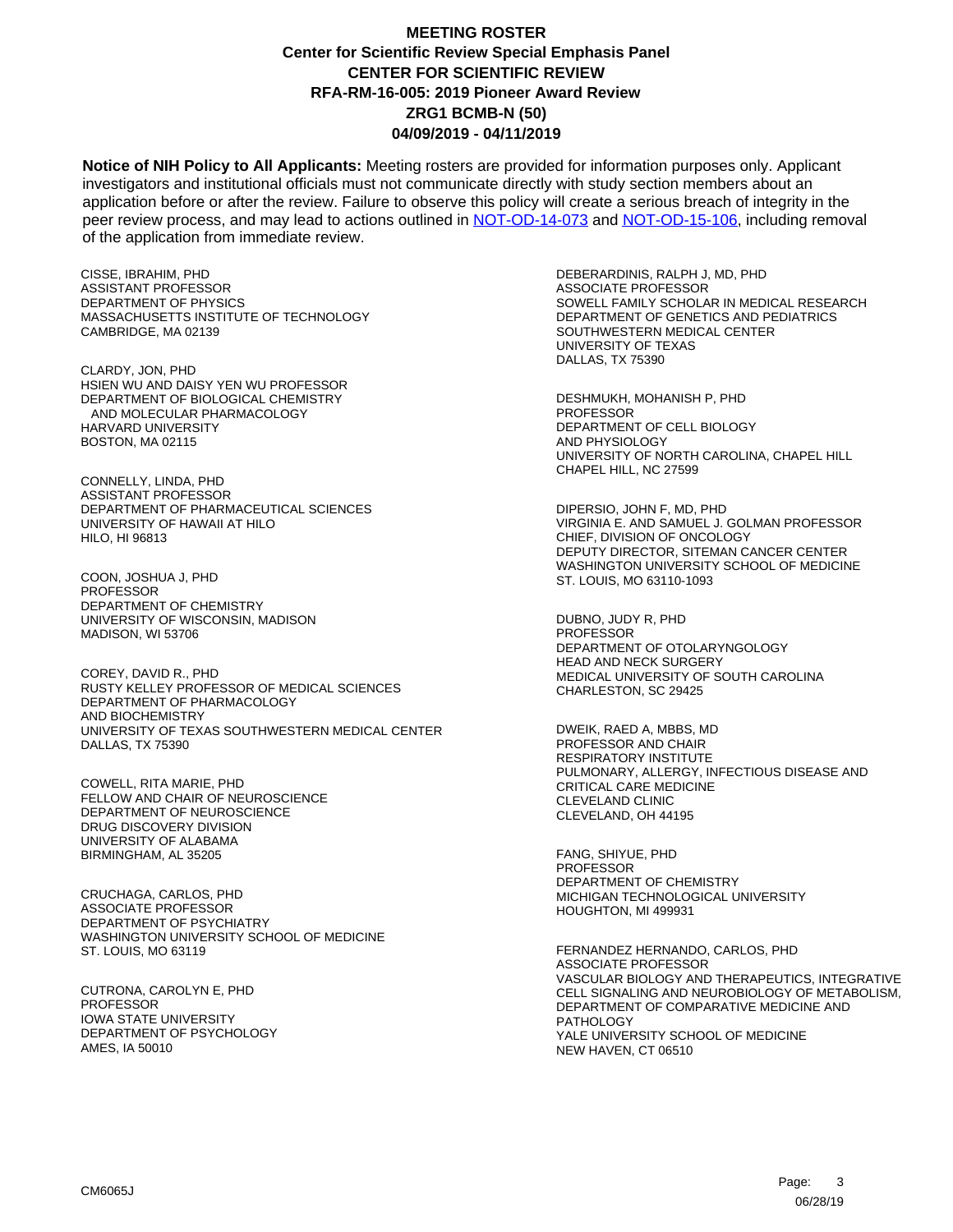**Notice of NIH Policy to All Applicants:** Meeting rosters are provided for information purposes only. Applicant investigators and institutional officials must not communicate directly with study section members about an application before or after the review. Failure to observe this policy will create a serious breach of integrity in the peer review process, and may lead to actions outlined in [NOT-OD-14-073](https://grants.nih.gov/grants/guide/notice-files/NOT-OD-14-073.html) and [NOT-OD-15-106,](https://grants.nih.gov/grants/guide/notice-files/NOT-OD-15-106.html) including removal of the application from immediate review.

FERRANDO, ADOLFO A, MD, PHD ASSOCIATE PROFESSOR DIVISION OF CANCER BIOLOGY INSTITUTE FOR CANCER GENETICS COLUMBIA UNIVERSITY MEDICAL CENTER NEW YORK, NY 10032

GIERASCH, LILA M., PHD DISTINGUISHED PROFESSOR DEPARTMENT OF BIOCHEMISTRY AND MOLECULAR BIOLOGY AND CHEMISTRY UNIVERSITY OF MASSACHUSETTS AMHERST, MA 01003

GILLILAND, WILLIAM DEAN, PHD ASSOCIATE PROFESSOR DEPARTMENT OF BIOLOGICAL SCIENCES DEPAUL UNIVERSITY CHICAGO, IL 60614

GINGRICH, JAY A, MD, PHD PROFESSOR OF CLINICAL PSYCHIATRY DIRECTOR BASIC SCIENCE DIVISION OF THE SACKLER INSTITUTE NEW YORK STATE PSYCHIATRIC INSTITUTE NEW YORK, NY 10032

GINSBERG, STEPHEN D, PHD ASSOCIATE PROFESSOR DEPARTMENTS OF PSYCHIATRY, NEUROSCIENCE PHYSIOLOGY AND NATHAN KLINE INSTITUTE NEW YORK UNIVERSITY SCHOOL OF MEDICAL CENTER ORANGEBURG, NY 10962

GINSBURG, DAVID, MD JAMES V. NEEL DISTINGUISHED PROFESSOR DEPARTMENTS OF INTERNAL MEDICINE, HUMAN GENETICS & PEDIATRICS AND COMMUNICABLE DISEASES HOWARD HUGHES MEDICAL INSTITUTE UNIVERSITY OF MICHIGAN MEDICAL SCHOOL LIFE SCIENCES INSTITUTE ANN ARBOR, MI 48109-2216

GLANZMAN, DAVID L, PHD PROFESSOR INTEGRATIVE BIOLOGY AND PHYSIOLOGY NEUROBIOLOGY MEMBER, BRAIN RESEARCH INSTITUTE UNIVERSITY OF CALIFORNIA, LOS ANGELES LOS ANGELES, CA 90095

GOODMAN, ANDREW L, PHD ASSOCIATE PROFESSOR DEPARTMENT OF MICROBIAL PATHOGENESIS YALE UNIVERSITY SCHOOL OF MEDICINE WEST HAVEN, CT 06516

GRIFFITH, MALACHI, PHD ASSISTANT DIRECTOR MCDONNELL GENOME INSTITUTE WASHINGTON UNIVERSITY ST. LOUIS, MO 63108

HACKETT, TROY A., PHD ASSOCIATE PROFESSOR DEPARTMENT OF HEARING AND SPEECH SCIENCES VANDERBILT UNIVERSITY NASHVILLE, TN 37203

HALDAR, KASTURI, PHD **PROFESSOR** DEPARTMENT OF BIOLOGICAL SCIENCES UNIVERSITY OF NOTRE DAME NOTRE DAME , IN 46556

HANNUN, YUSUF AWNI, MD DIRECTOR, STONY BROOK CANCER CENTER DEPARTMENT OF BIOCHEMISTRY AND CELL BIOLOGY STONY BROOK UNIVERSITY STONY BROOK, NY 11794

HAZEN, STANLEY L, MD, PHD PROFESSOR AND DIRECTOR DEPARTMENT OF CELLULAR AND MOLECULAR MEDICINE PREVENTIVE CARDIOLOGY AND REHABILITATION CLEVELAND CLINIC LERNER RESEARCH INSTITUTE CLEVELAND, OH 44195

HEALD, REBECCA W, PHD **PROFESSOR** DEPARTMENT OF MOLECULAR AND CELLULAR BIOLOGY UNIVERSITY OF CALIFORNIA, BERKELEY BERKELEY, CA 94720

HERSHBERG, URI, PHD ASSOCIATE PROFESSOR DEPARTMENT OF IMMUNOLOGY AND MICROBIOLOGY SCHOOL OF BIOMEDICAL ENGINEERING, SCIENCE AND HEALTH SYSTEMS DREXEL UNIVERSITY PHILADELPHIA, PA 19104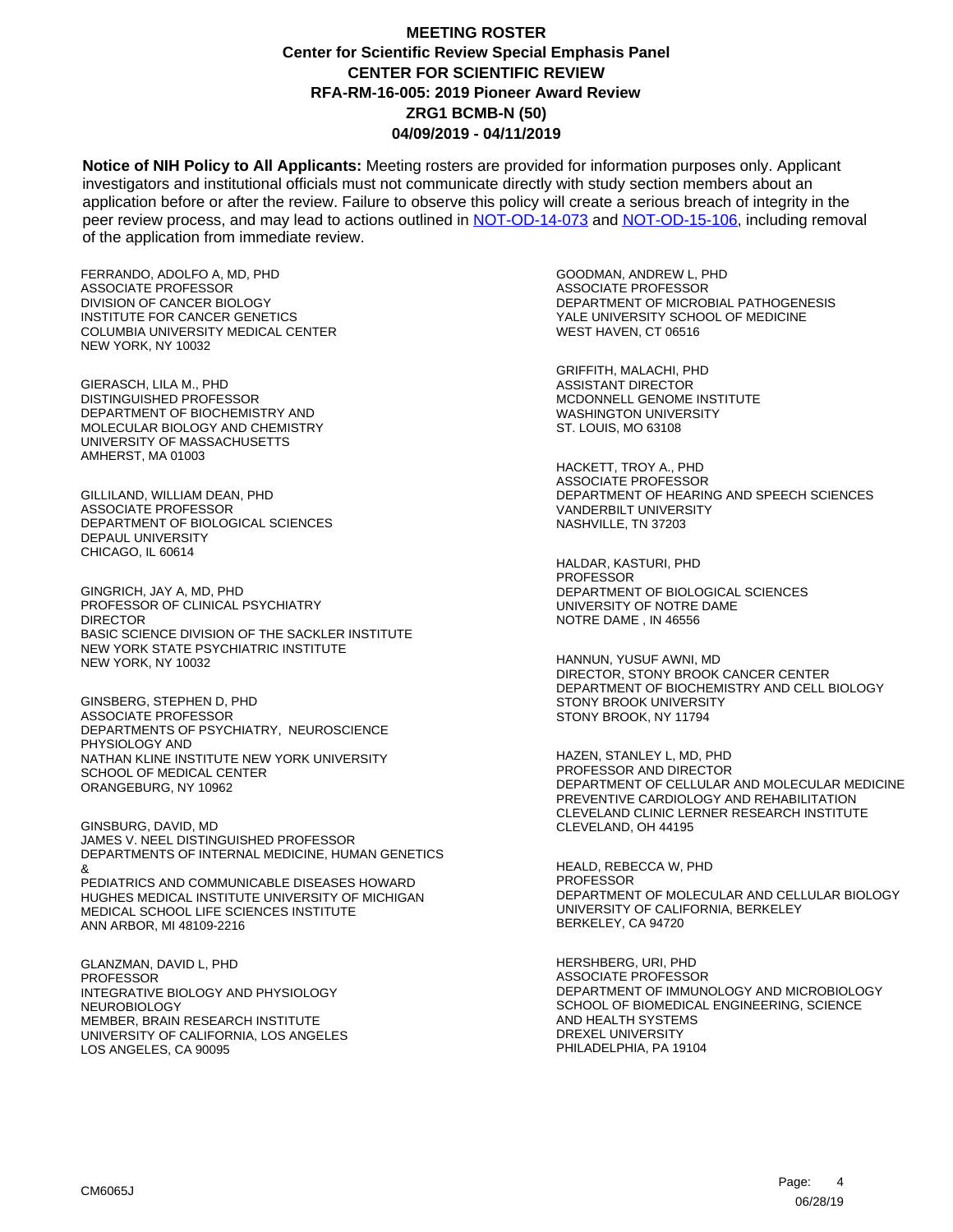**Notice of NIH Policy to All Applicants:** Meeting rosters are provided for information purposes only. Applicant investigators and institutional officials must not communicate directly with study section members about an application before or after the review. Failure to observe this policy will create a serious breach of integrity in the peer review process, and may lead to actions outlined in [NOT-OD-14-073](https://grants.nih.gov/grants/guide/notice-files/NOT-OD-14-073.html) and [NOT-OD-15-106,](https://grants.nih.gov/grants/guide/notice-files/NOT-OD-15-106.html) including removal of the application from immediate review.

HIMMELFARB, JONATHAN, MD PROFESSOR & DIRECTOR DIVISION OF NEPHROLOGY DEPARTMENT OF MEDICINE UNIVERSITY OF WASHINGTON SEATTLE, WA 98104

HOCHGESCHWENDER, UTE H, MD PROFESSOR NEUROSCIENCE PROGRAM COLLEGE OF MEDICINE CENTRAL MICHIGAN UNIVERSITY MT. PLEASANT, MI 48859

HOLZ, MARINA K, PHD PROFESSOR DEPARTMENT OF CELL BIOLOGY AND ANATOMY DEAN OF THE GRADUATE SCHOOL OF BASIC MEDICAL SCIENCES NEW YORK MEDICAL COLLEGE NEW YORK, NY 10595

HONIGBERG, SAUL M, PHD ASSOCIATE PROFESSER DIVISION CELL BIOLOGY AND BIOPHYSICS SCHOOL OF BIOLOGICAL SCIENCES UNIVERSITY OF MISSOURI KANSAS CITY KANSAS CITY, MO 64110

HOWARD, MARTHE J, PHD PROFESSOR DEPARTMENT OF NEUROSCIENCES UNIVERSITY OF TOLEDO HEALTH SCIENCE CAMPUS TOLEDO, OH 43614

IGARASHI, PETER, MD NESBITT CHAIR AND HEAD DIVISION OF NEPHROLOGY DEPARTMENT OF INTERNAL MEDICINE SOUTHWESTERN MEDICAL CENTER UNIVERSITY OF TEXAS UNIVERSITY OF TEXAS DALLAS, TX 75390

JIN, YISHI, PHD PROFESSOR AND CHAIR SECTION OF NEUROBIOLOGY DIVISION OF BIOLOGICAL SCIENCES UNIVERSITY OF CALIFORNIA, SAN DIEGO LA JOLLA, CA 92093

KIPNIS, JONATHAN, PHD PROFESSOR DEPARTMENT OF NEUROSCIENCE SCHOOL OF MEDICINE UNIVERSITY OF VIRGINIA CHARLOTTESVILLE, VA 22908

LI, SHI-JIANG, PHD PROFESSOR OF BIOPHYSICS DEPARTMENT OF BIOPHYSICS MEDICAL COLLEGE OF WISCONSIN MILWAUKEE, WI 53226

LIU, GANG, MD, PHD ASSOCIATE PROFESSOR DIVISION OF PULMONARY, ALLERGY, AND CRITICAL CARE MEDICINE UNIVERSITY OF ALABAMA AT BIRMINGHAM BIRMINGHAM, AL 35294

LIU, ZIJUAN, PHD ASSOCIATE PROFESSER DEPARTMENT OF BIOLOGICAL SCIENCES OKLAND UNIVERSITY ROCHESTER, MI 48309

LYONS, LISA CARLSON, PHD ASSOCIATE PROFESSOR DEPARTMENT OF BIOLOGICAL SCIENCE FLORIDA STATE UNIVERSITY TALLAHASSEE, FL 32306

MACCIARDI, FABIO, MD, PHD PROFESSOR DEPARTMENT OF PSYCHIATRY AND HUMAN BEHAVIOR IRVINE, CA 92617

MALIK, ASRAR B, PHD DISTINGUISHED PROFESSOR AND HEAD DEPARTMENT OF PHARMACOLOGY COLLEGE OF MEDICINE UNIVERSITY OF ILLINOIS CHICAGO, IL 60612

MANJUNATH, BANGALORE S, PHD PROFESSOR DEPARTMENT OF ELECTRICAL AND COMPUTER ENGINEERING DIRECTOR, CENTER FOR BIOIMAGE INFORMATICS UNIVERSITY OF CALIFORNIA AT SANTA BARBARA SANTA BARBARA, CA 93106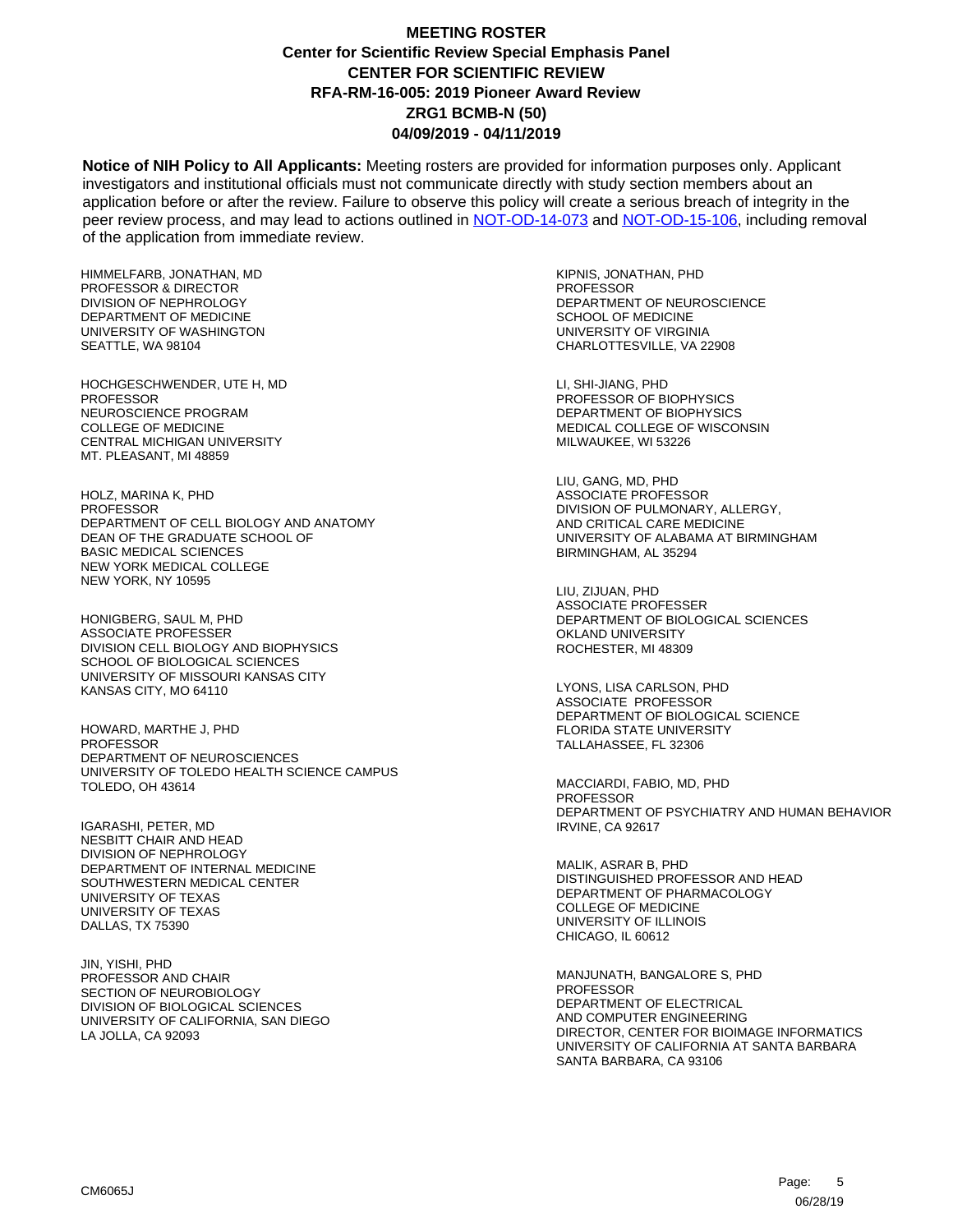**Notice of NIH Policy to All Applicants:** Meeting rosters are provided for information purposes only. Applicant investigators and institutional officials must not communicate directly with study section members about an application before or after the review. Failure to observe this policy will create a serious breach of integrity in the peer review process, and may lead to actions outlined in [NOT-OD-14-073](https://grants.nih.gov/grants/guide/notice-files/NOT-OD-14-073.html) and [NOT-OD-15-106,](https://grants.nih.gov/grants/guide/notice-files/NOT-OD-15-106.html) including removal of the application from immediate review.

MARASSI, FRANCESCA M, PHD PROFESSOR CANCER METABOLISM AND SIGNALING NETWORKS PROGRAM SANFORD BURNHAM PREBYS MEDICAL DISCOVERY INSTITUTE LA JOLLA, CA 92037

MAUNAKEA, ALIKA KEOLAOKALANI, PHD **PROFESSOR** DEPARTMENT OF NATIVE HAWAIIAN HEALTH JOHN A. BURNS SCHOOL OF MEDICINE UNIVERSITY OF HAWAII, MANOA HONOLULU, HI 96813

MCGEE, RICHARD JR, PHD ASSOCIATE DEAN FOR PROFESSIONAL DEVELOPMENT FEINBERG SCHOOL OF MEDICINE NORTHWESTERN UNIVERSITY CHICAGO, IL 60611

MILLER, BENJAMIN L, PHD PROFESSOR DEPARTMENT OF DERMATOLOGY UNIVERSITY OF ROCHESTER MEDICAL CENTER ROCHESTER, NY 14642

MORENO, MEGAN A, MD PROFESSOR OF PEDIATRICS DEPARTMENT OF PEDIATRICS UNIVERSITY OF WISCONSIN-MADISON MADISON, WI 53705

MORRISSEY, JAMES H, PHD **PROFESSOR** DEPARTMENT OF BIOCHEMISTRY UNIVERSITY OF MICHIGAN MED. SCHOOL ANN ARBOR, MI 48109

MURTHY, MALA, PHD ASSOCIATE PROFESSOR PRINCETON NEUROSCIENCE INSTITUTE PRINCETON UNIVERSITY PRINCETON, NJ 08544

NISSEN, ROBERT M, PHD PROFESSOR COLLEGE OF NATURAL & SOCIAL SCIENCES DEPARTMENT OF BIOLOGICAL SCIENCES CALIFORNIA STATE UNIVERSITY, LOS ANGELES LOS ANGELES, CA 90032

NORRIS, KEITH C, MD PROFESSOR DAVID GEFFEN SCHOOL OF MEDICINE GENERAL INTERNAL MEDICINE HEALTH SERVICES RESEARCH UNIVERSITY OF CALIFORNIA - LOS ANGELES LOS ANGELES, CA 90024

OCHMAN, HOWARD, PHD **PROFESSOR** DEPARTMENT OF INTEGRATIVE BIOLOGY UNIVERSITY OF TEXAS AUSTIN, TX 78712

OMENN, GILBERT S, MD, PHD ASSISTANT CHRISTINA YATES MEDICINE,TRANSLATIONAL MEDICINE AND HUMAN **GENETICS** UNIVERSITY OF MICHIGAN ANN ARBOR, MI 48109

OPAL, PUNEET, MD, PHD PROFESSOR DEPARTMENT OF NEUROLOGY FEINBERG SCHOOL OF MEDICINE NORTHWESTERN UNIVERSITY CHICAGO, IL 60611

PANDEY, UDAI B, PHD ASSOCIATE PROFESSOR DEPARTMENT OF PEDIATRICS CHILDREN'S HOSPITAL OF PITTSBURGH UNIVERSITY OF PITTSBURGH MEDICAL CENTER PITTSBURGH, PA 15224

PATTERSON, JEAN L, PHD **CHAIRMAN** DEPARTMENT OF VIROLOGY AND IMMUNOLOGY SOUTHWEST FOUNDATION FOR BIOMEDICAL RESEARCH SAN ANTONIO, TX 78227

PENNER, REINHOLD, MD, PHD DIRECTOR OF RESEARCH AND PROFESSOR CENTER FOR BIOMEDICAL RESEARCH THE QUEEN'S MEDICAL CENTER UNIVERSITY OF HAWAII HONOLULU, HI 96813

PIERCE, BRANDON LEE, PHD ASSISTANT PROFESSOR DEPARTMENT OF PUBLIC HEALTH SCIENCES THE UNIVERSITY OF CHICAGO CHICAGO, IL 60637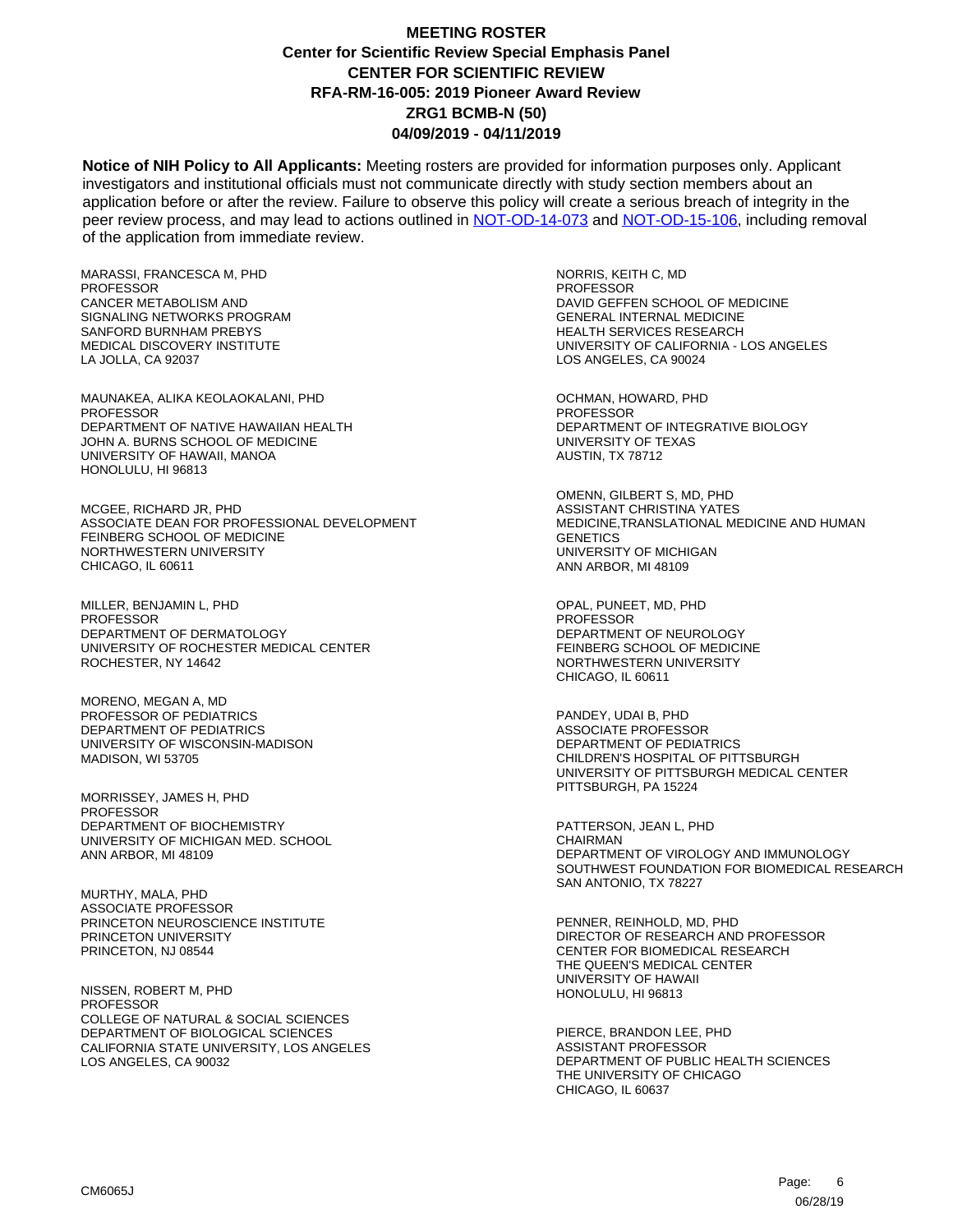**Notice of NIH Policy to All Applicants:** Meeting rosters are provided for information purposes only. Applicant investigators and institutional officials must not communicate directly with study section members about an application before or after the review. Failure to observe this policy will create a serious breach of integrity in the peer review process, and may lead to actions outlined in [NOT-OD-14-073](https://grants.nih.gov/grants/guide/notice-files/NOT-OD-14-073.html) and [NOT-OD-15-106,](https://grants.nih.gov/grants/guide/notice-files/NOT-OD-15-106.html) including removal of the application from immediate review.

PITTOCK, SEAN JOSEPH, MD DEPARTMENT OF NEUROLOGY MAYO CLINIC ROCHESTER, MN 55902

PLAXCO, KEVIN W, PHD PROFESSOR DEPARTMENT OF CHEMISTRY AND BIOCHEMISTRY UNIVERSITY OF CALIFORNIA, SANTA BARBARA SANTA BARBARA, CA 93106

PRINCE, ALICE S, MD **PROFESSOR** DEPARTMENT OF PEDIATRICS COLLEGE OF PHYSICIANS AND SURGEONS COLUMBIA UNIVERSITY NEW YORK, NY 10032

PRLIC, MARTIN, PHD ASSOICATE MEMBER VACCINE AND INFECTIOUS DISEASES DIVISION FRED HUTCHINSON CANCER RESEARCH CENTER SEATTLE, WA 98109

PUTHANVEETTIL, SATHYANARAYANAN V, PHD ASSOCIATE PROFESSOR DEPARTMENT OF NEUROSCIENCE SCRIPPS RESEARCH INSTITUTE, FLORIDA JUPITER, FL 33458

RAMAKRISHNAN, LALITA, MD, PHD PROFESSOR DEPARTMENT OF MICROBIOLOGY AND MEDICINE UNIVERSITY OF WASHINGTON SEATTLE, WA 98195

RAMAMOORTHY, AYYALUSAMY, PHD **PROFESSOR** DEPARTMENT OF CHEMISTRY AND BIOPHYSICS UNIVERSITY OF MICHIGAN ANN ARBOR, MI 48109

RANGACHARI, VIJAY, PHD ASSOCIATE PROFESSOR DEPARTMENT OF CHEMISTRY AND BIOCHEMISTRY UNIVERSITY OF SOUTHERN MISSISSIPPI HATTIESBURG, MS 39406

REITER, LAWRENCE T, PHD ASSOCIATE PROFESSOR DEPARTMENT OF NEUROLOGY DEPARTMENT OF ANATOMY AND NEUROBIOLOGY HEALTH SCIENCE CENTER THE UNIVERSITY OF TENNESSEE MEMPHIS, TN 38163

RESNICK, ANDREW, PHD ASSOCIATE PROFESSOR DEPARTMENT OF PHYSICS CLEVELAND STATE UNIVERSITY CLEVELAND, OH 44115

RIBERA, ANGELES, PHD PROFESSOR DEPARTMENT OF PHYSIOLOGY AND BIOPHYSICS SCHOOL OF MEDICINE UNIVERSITY OF COLORADO DENVER AURORA, CO 80045

ROBERTS, TODD F, PHD ASSISTANT PROFESSOR DEPARTMENT OF NEUROSCIENCE UT SOUTHWESTERN MEDICAL CENTER DALLAS, TX 75235

ROHATGI, RAJAT, MD, PHD ASSOCIATE PROFESSOR DEPARTMENTS OF BIOCHEMISTRY AND ONCOLOGY WU TSAI NEUROSCIENCES INSTITUTE STANFORD UNIVERSITY STANFORD, CA 94305

RONIS, MARTIN J J, PHD PROFESSOR DEPARTMENT OF PHARMACOLOGY AND EXPERIMENTAL THERAPEUTICS LOUISIANA STATE UNIVERSITY HEALTH SCIENCES CENTER NEW ORLEANS, LA 70112

ROTHSTEIN, RODNEY J, PHD PROFESSOR DEPARTMENT OF GENETICS AND DEVELOPMENT COLLEGE OF PHYSICIANS AND SURGEONS COLUMBIA UNIVERSITY NEW YORK, NY 10032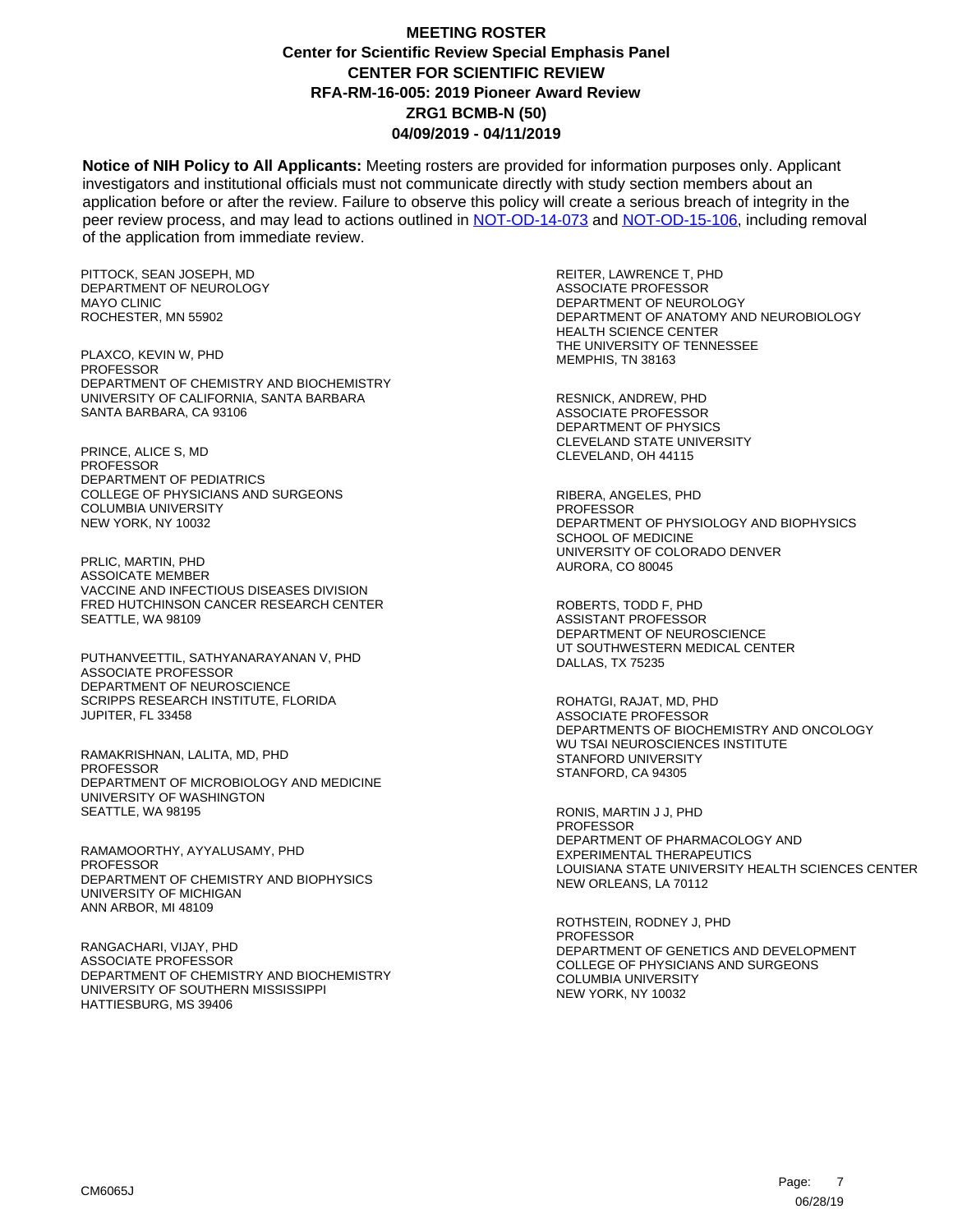**Notice of NIH Policy to All Applicants:** Meeting rosters are provided for information purposes only. Applicant investigators and institutional officials must not communicate directly with study section members about an application before or after the review. Failure to observe this policy will create a serious breach of integrity in the peer review process, and may lead to actions outlined in [NOT-OD-14-073](https://grants.nih.gov/grants/guide/notice-files/NOT-OD-14-073.html) and [NOT-OD-15-106,](https://grants.nih.gov/grants/guide/notice-files/NOT-OD-15-106.html) including removal of the application from immediate review.

SFEIR, AGNEL, PHD ASSOCIATE PROFESSOR SKIRBALL INSTITUTE OF BIOMOLECULAR MEDICINE LANGONE MEDICAL CENTER NEW YORK UNIVERSITY NEW YORK, NY 10016

SHERMAN, DAVID H, PHD HANS W. VAHLTEICH PROFESSOR OF MEDICINAL CHEMISTRY; ASSOCIATE DEAN FOR RESEARCH AND GRADUATE EDUCATION LIFE SCIENCES INSTITUTE UNIVERSITY OF MICHIGAN ANN ARBOR, MI 48199

SIVARAMAKRISHNAN, SIVARAJ, PHD ASSOCIATE PROFESSOR DEPARTMENT OF GENETICS, CELL BIOLOGY AND DEVELOPMENT UNIVERSITY OF MINNESOTA TWIN CITIES MINNEAPOLIS, MN 55455

SOLNICAKREZEL, LILIANNA, PHD PROFESSOR AND HEAD DEPARTMENT OF DEVELOPMENTAL BIOLOGY WASHINGTON UNIVERSITY SCHOOL OF MEDICINE ST. LOUIS, MO 63110

SOOD, ANIL K, MD PROFESSOR AND VICE CHAIR DEPARTMENTS OF GYNECOLOGIC ONCOLOGY AND CANCER BIOLOGY UNIVERSITY OF TEXAS M.D. ANDERSON CANCER CENTER HOUSTON, TX 77230

STAATS, HERMAN F, PHD **PROFESSOR** DEPARTMENT OF PATHOLOGY DUKE UNIVERSITY MEDICAL CENTER DURHAM, NC 27710

STATHOPOULOS, ANGELIKE M, PHD PROFESSOR DIVISION OF BIOLOGY AND BIOLOGICAL ENGINEERING CALIFORNIA INSTITUTE OF TECHNOLOGY PASADENA, CA 91125

SWEEDLER, JONATHAN V, PHD PROFESSOR DEPARTMENT OF CHEMISTRY UNIVERSITY OF ILLINOIS, URBANA-CHAMPAIGN URBANA, IL 61801

TANG, YI, PHD PROFESSOR DEPARTMENT OF CHEMICAL AND BIOMOLECULAR ENGINEERING UNIVERSITY OF CALIFORNIA, LOS ANGELES LOS ANGELES, CA 90095

TAYLOR, DEREK JAMES, PHD ASSOCIATE PROFESSOR DEPARTMENT OF PHARMACOLOGY CASE WESTERN RESERVE UNIVERSITY CLEVELAND, OH 44106

THOMPSON, PAUL R, PHD PROFESSOR DEPARTMENT OF BIOCHEMISTRY AND MOLECULAR PHARMACOLOGY UNIVERSITY OF MASSACHUSETTS MEDICAL SCHOOL WORCESTER, MA 01605

TIWARI-WOODRUFF, SEEMA K, PHD ASSOCIATE PROFESSOR DEPARTMENT OF BIOMEDICAL SCIENCES SCHOOL OF MEDICINE UNIVERSITY OF CALIFORNIA, RIVERSIDE RIVERSIDE, CA 92521

TOCZYSKI, DAVID PAUL, PHD PROFESSOR DEPARTMENT OF BIOCHEMISTRY AND BIOPHYSICS UNIVERSITY OF CALIFORNIA, SAN FRANCISCO SAN FRANCISCO, CA 94143

VEGA, IRVING E, PHD ASSOCIATE PROFESSOR DEPARTMENT OF TRANSLATIONAL SCIENCE AND MOLECULAR MEDICINE COLLEGE OF HUMAN MEDICINE MICHIGAN STATE UNIVERSITY GRAND RAPIDS, MI 49503

WAGNER, CARL EDWARD, PHD ASSOCIATE PROFESSER DEPARTMENT OF MATHEMATICAL AND NATURAL SCIENCES ARIZONA STATE UNIVERSITY TEMPLE, AZ 85281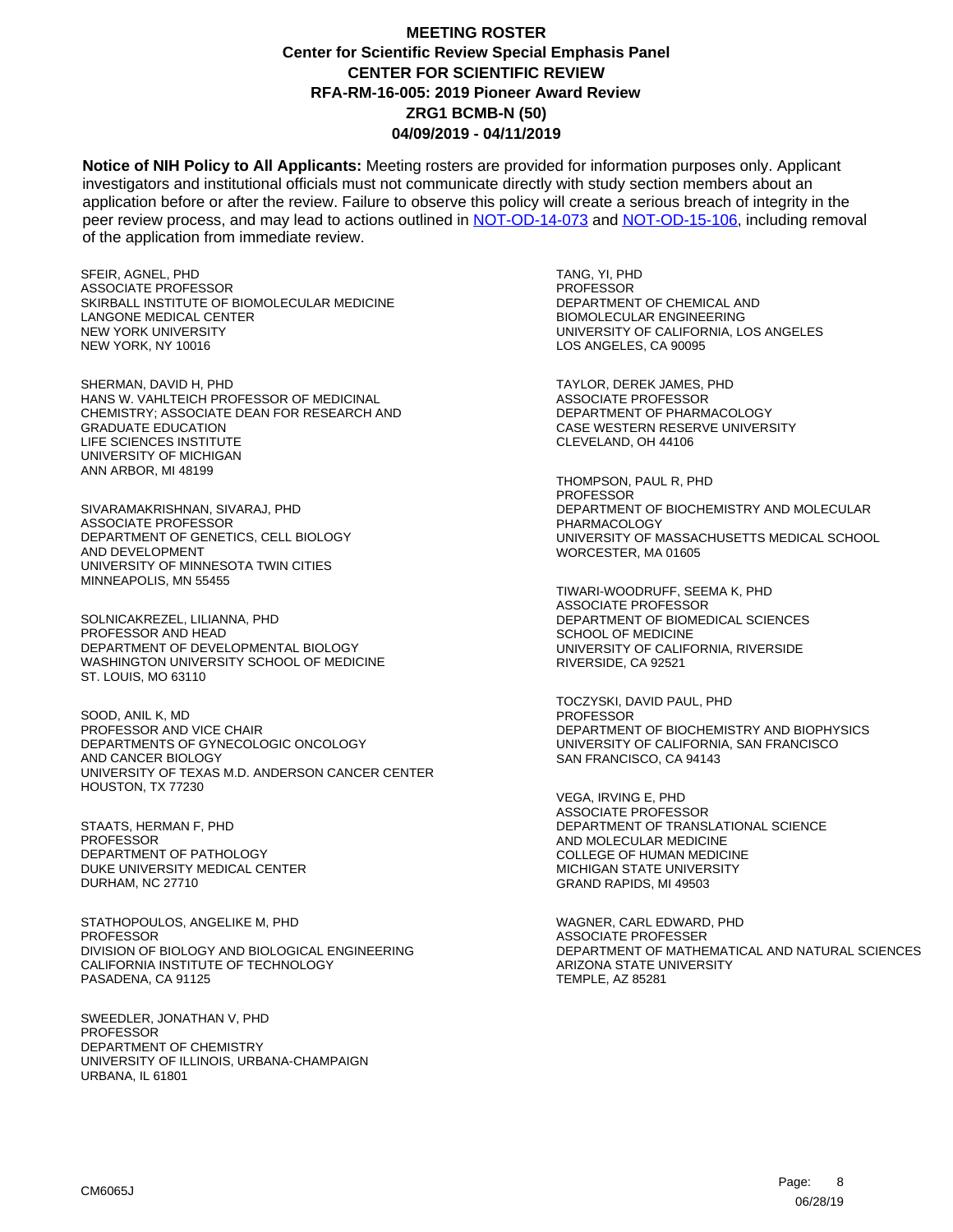**Notice of NIH Policy to All Applicants:** Meeting rosters are provided for information purposes only. Applicant investigators and institutional officials must not communicate directly with study section members about an application before or after the review. Failure to observe this policy will create a serious breach of integrity in the peer review process, and may lead to actions outlined in [NOT-OD-14-073](https://grants.nih.gov/grants/guide/notice-files/NOT-OD-14-073.html) and [NOT-OD-15-106,](https://grants.nih.gov/grants/guide/notice-files/NOT-OD-15-106.html) including removal of the application from immediate review.

WAHLESTEDT, CLAES ROBERT, MD, PHD DIRECTOR AND ASSOCIATE DEAN FOR THERAPEUTIC INNOVATION DEPARTMENT OF PSYCHIATRY AND BEHAVIORAL SCIENCES UNIVERSITY OF MIAMI, MILLER SCHOOL OF MEDICINE MIAMI, FL 33136

WAN, LEO Q, PHD ASSISTANT PROFESSOR DEPARTMENT OF BIOMEDICAL ENGINEERING LABORATORY FOR TISSUE ENGINEERING AND MORPHOGENESIS RENSSELAER POLYTECHNIC INSTITUTE TROY, NY 12180

WANG, PING, MD PROFESSOR AND CHIEF SCIENTIFIC OFFICER THE FEINSTEIN INSTITUTE FOR MEDICAL RESEARCH NORTHWELL HEALTH MANHASSET, NY 11030

WANG, YONG-XIAO, MD, PHD PROFESSOR DEPARTMENT OF MOLECULAR & CELLULAR PHYSIOLOGY ALBANY MEDICAL COLLEGE ALBANY, NY 12208

WAYMAN, GARY ALLEN, PHD ASSOCIATE PROFESSOR DEPARTMENT OF INTEGRATIVE PHYSIOLOGY AND NEUROSCIENCE WASHINGTON STATE UNIVERSITY PULLMAN, WA 99164

WEINER, ORION DAVID, PHD **PROFESSOR** CVRI AND DEPARTMENT OF BIOCHEMISTRY AND BIOPHYSICS UNIVERSITY OF CALIFORNIA, SAN FRANCISCO SAN FRANCISCO, CA 94158

YEN, TIMOTHY, PHD **PROFESSOR** INSTITUTE OF CANCER RESEARCH FOX CHASE CANCER CENTER PHILADELPHIA, PA 19111

YEO, EUGENE WEI-MING, PHD PROFESSOR DEPARTMENT OF CELLULAR AND MOLECULAR MEDICINE MOORES CANCER CENTER UNIVERSITY OF CALIFORNIA, SAN DIEGO LA JOLLA, CA 92037

YUAN, JASON X J, MD, PHD PROFESSOR DEPARTMENT OF MEDICINE DIVISION OF TRANSLATIONAL AND REGENERATIVE MEDICINE THE UNIVERSITY OF ARIZONA TUCSON, AZ 85721

ZAGORSKI, MICHAEL GERARD, PHD PROFESSOR DEPARTMENT OF CHEMISTRY CASE WESTERN RESERVE UNIVERSITY CLEVELAND, OH 44106

ZHANG, YONG, PHD ASSOCIATE PROFESSOR DEPARTMENT OF CHEMISTRY STEVENS INSTITUTE OF TECHNOLOGY HOBOKEN, NJ 07030

ZHAO, WEIAN, PHD ASSOCIATE PROFESSOR DEPARTMENT OF PHARMACEUTICAL SCIENCES UNIVERSITY OF CALIFORNIA, IRVINE IRVINE, CA 92697

ZHU, YONG, PHD PROFESSOR DEPARTMENT OF BIOLOGY HOWELL SCIENCE EAST CAROLINA UNIVERSITY GREENVILLE, NC 27858

ZHUANG, XIAOXI, PHD PROFESSOR DEPARTMENT OF NEUROBIOLOGY UNIVERSITY OF CHICAGO CHICAGO, IL 60637

#### **SCIENTIFIC REVIEW OFFICER**

MACK, JAMES W, PHD SCIENTIFIC REVIEW OFFICER CENTER FOR SCIENTIFIC REVIEW NATIONAL INSTITUTES OF HEALTH BETHESDA, MD 20892